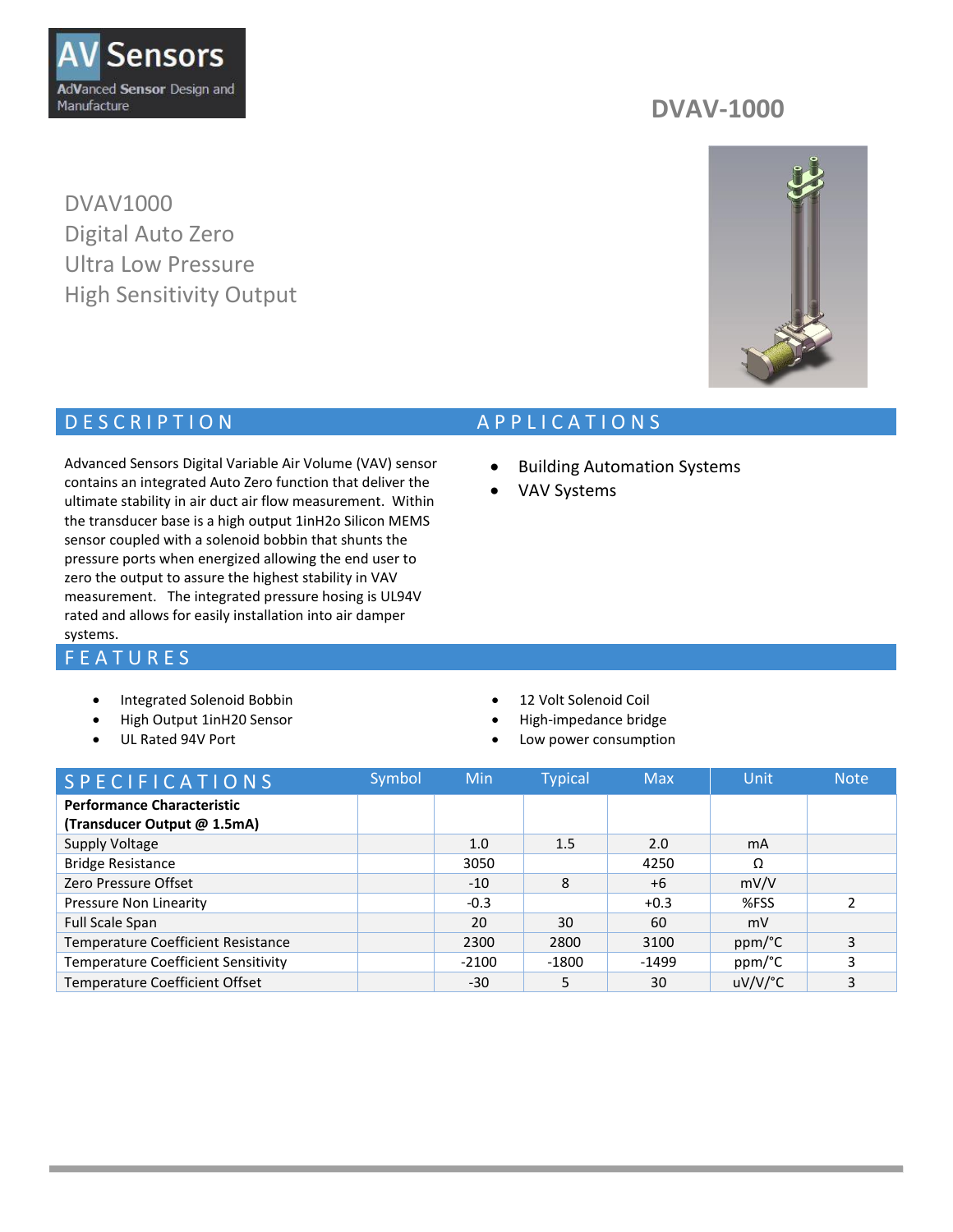## **DVAV-1000**

| <b>SPECIFICATIONS</b>                        | Symbol | Min | <b>Typical</b> | <b>Max</b> | Unit    | <b>Note</b> |
|----------------------------------------------|--------|-----|----------------|------------|---------|-------------|
| <b>Performance Characteristic (Solenoid)</b> |        |     |                |            |         |             |
| Coil Voltage                                 |        | 9.0 |                | 12.0       | V       |             |
| Coil Resistance                              |        | 315 | 330            | 350        | Ω       |             |
| Max Duty Cycle at 12Vdc                      |        |     |                | 10         | %       |             |
| Coil Energize Voltage                        |        | 2.0 |                |            | v       |             |
| Coil De-Energize Voltage                     |        |     |                | 8.0        | V       |             |
| Coil Inductance at 120Hz                     |        |     | 75             |            | mH      |             |
| Cycle Life                                   |        |     |                | 32         | Million |             |

| SPECIFICATIONS                                   | Symbol          | Min | <b>Typical</b> | <b>Max</b> | Unit | <b>Note</b> |
|--------------------------------------------------|-----------------|-----|----------------|------------|------|-------------|
| <b>Flow &amp; Delta Pressure Characteristics</b> |                 |     |                |            |      |             |
| Overpressure Package                             | O <sub>VD</sub> |     |                | 2500       | Pa   |             |
| Package Leakage at O <sub>vp</sub>               |                 |     |                |            | ccm  |             |
| Valve Leakage at 1inH20                          |                 |     |                |            | ccm  |             |
| Valve Flow at 1inH20                             |                 | 30  |                |            | ccm  |             |

**Reference Conditions**: Vsupply: 1.5mA , Ta=25°C.

1. All specification at reference conditions unless otherwise noted. Output is ratio metric to supply voltage.

2. ½ Terminal Base Non Linearity (Measured at 0, 50% and 100% FS).

3. Deviation between 25°C and 75°C expressed as percentage of reading at 25°C.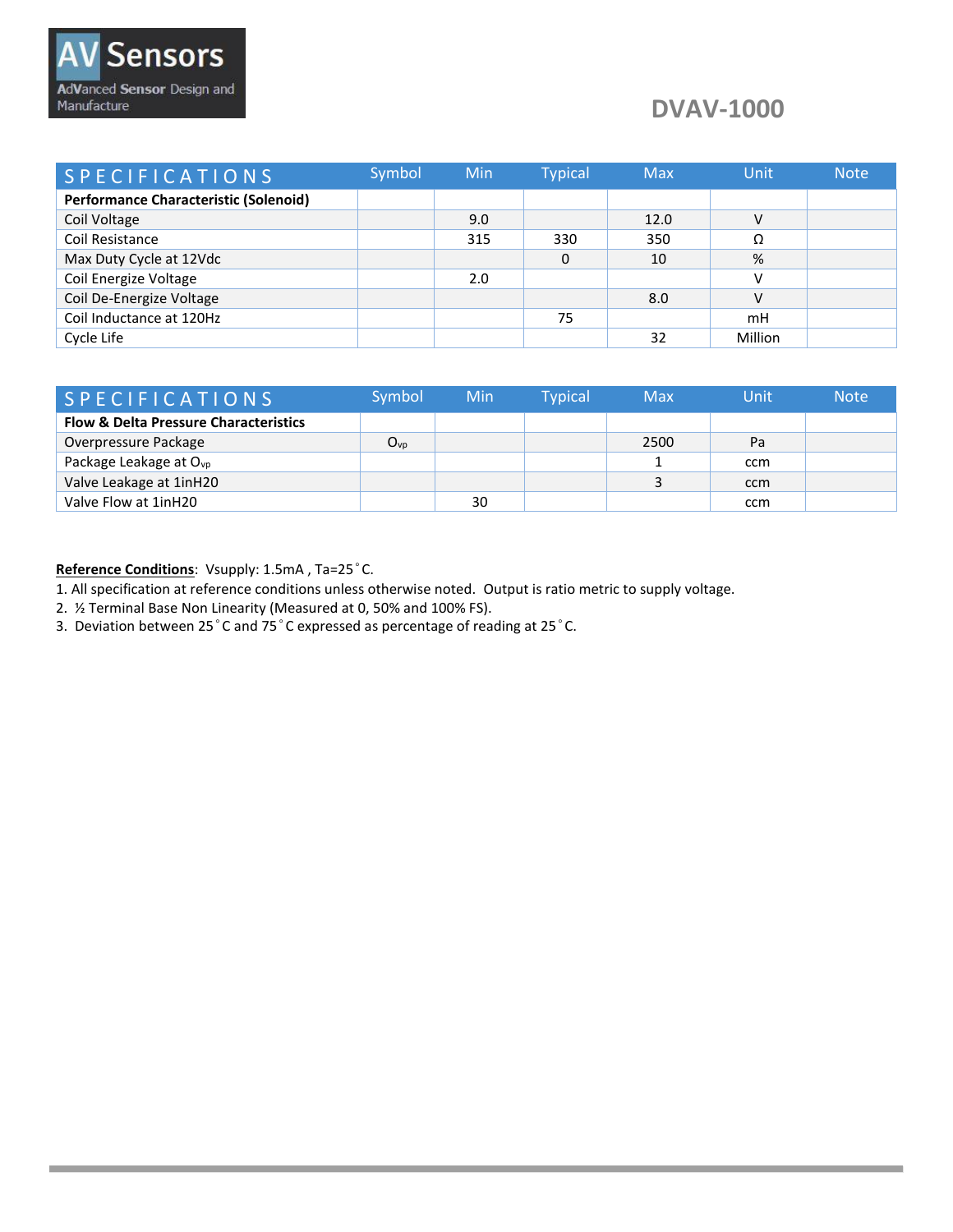

**DVAV-1000** 

# MECHANICAL DIMENSIONS in [mm]